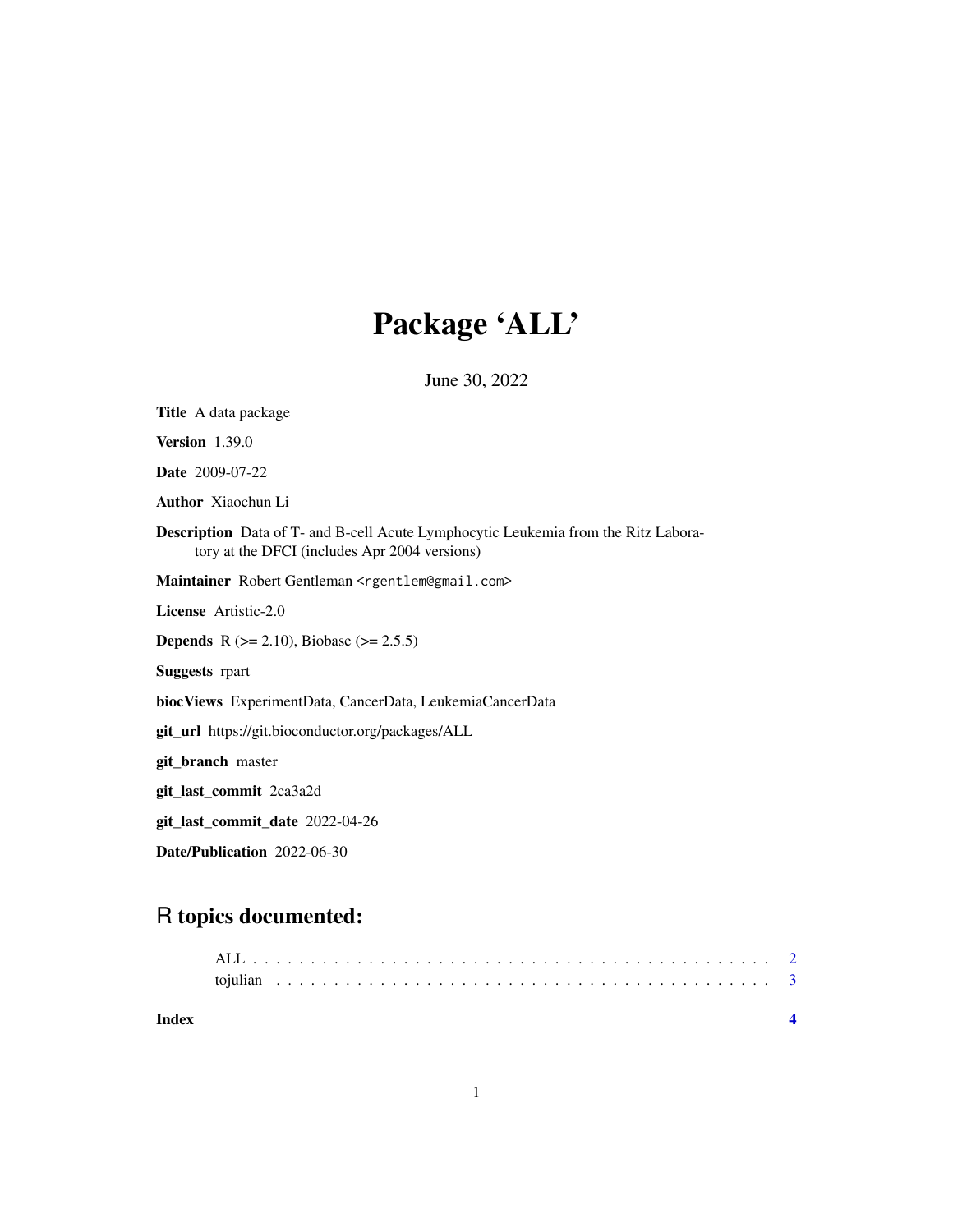#### <span id="page-1-0"></span>Description

The data consist of microarrays from 128 different individuals with acute lymphoblastic leukemia (ALL). A number of additional covariates are available. The data have been normalized (using rma) and it is the jointly normalized data that are available here. The data are presented in the form of an exprSet object.

#### Usage

data(ALL)

### Format

The different covariates are:

- cod: The patient IDs.
- diagnosis The date of diagnosis.
- sex The sex of the patient, coded as M and F.
- age The age of the patient in years.
- BT The type and stage of the disease; B indicates B-cell ALL while a T indicates T-cell ALL.
- remission A factor with two levels, either CR indicate that remission was achieved or REF indicating that the patient was refractory and remission was not achieved.
- CR A vector with the following values: 1: "CR", remission achieved; 2: "DEATH IN CR", patient died while in remission; 3: "DEATH IN INDUCTION", patient died while in induction therapy; 4: "REF", patient was refractory to therapy.
- date.cr The date on which remission was achieved.
- $t(4;11)$  A logical vector indicating whether a  $t(4;11)$  translocation was detected.
- t(9;22) A logical vector indicating whether a t(9;22) translocation was detected.
- cyto.normal A logical vector indicating whether the cytogenetics were normal.
- citog A vector indicating the various cytogenetic abnormalities that were detected.
- mol.biol The assigned molecular biology of the cancer (mainly for those with B-cell ALL), BCR\/ABL, ALL\/AF4, E2APBX etc.
- fusion protein For those with BCR\/ABL which of the fusion proteins was detected, p190, p190\/p210, p210.
- mdr The patients response to multidrug resistance, either NEG, or POS.
- kinet ploidy, either diploid or hyperd.
- ccr A vector indicating whether the patient had continuous complete remission nor not.
- relapse A vector indicating whether the patient had relapse or not.
- transplant Did the patient receive a bone marrow transplant or not.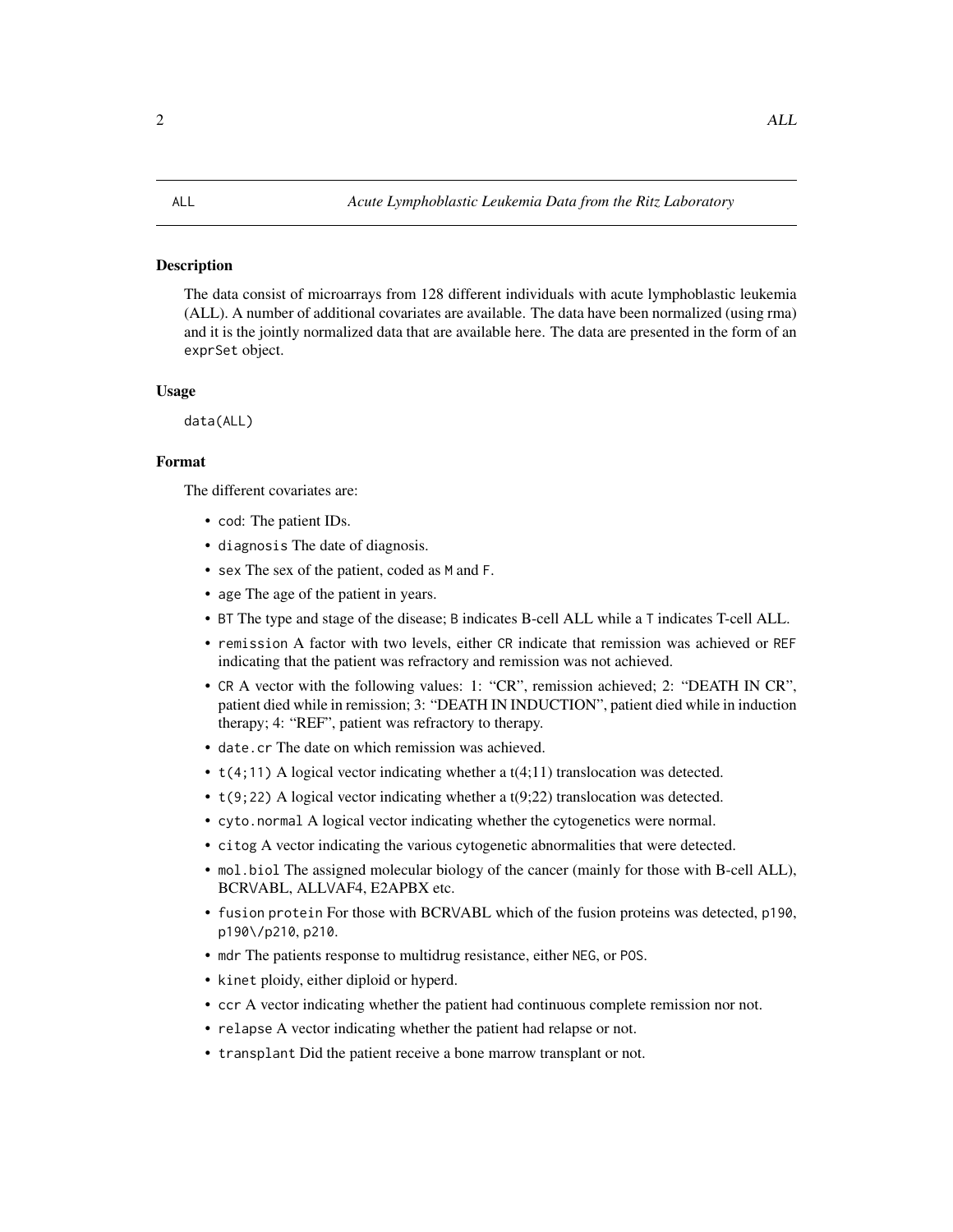#### <span id="page-2-0"></span>tojulian 3

- f. u Follow-up data. The possible values are 1: "AUBMT  $\vee$  REL": autologous bone marrow transplant and subsequent relapse; 2: "BMT  $\vee$  CCR": allogeneic bone marrow transplant and still in continuous complete remission; 3: "BMT \/ DEATH IN CR": after allogeneic bone marrow transplant patient died without relapsing; 4: "BMT  $\vee$  REL": after allogeneic bone marrow transplant patient relapsed; 5: "CCR": patient was in continuous complete remission; 6: "CCR \/ OFF": patient was in continuous complete remission but off-protocol for some reasons; 7: "DEATH IN CR": died when in complete remission; 8: "MUD \/ DEATH IN CR": unrelated allogeneic bone marrow transplant and death without relapsing; 9: "REL": relapse; 10: "REL V SNC": relapse occurred at central nervous system.
- date last seen Date the patient was last seen.

#### Source

Sabina Chiaretti, Xiaochun Li, Robert Gentleman, Antonella Vitale, Marco Vignetti, Franco Mandelli, Jerome Ritz, and Robin Foa Gene expression profile of adult T-cell acute lymphocytic leukemia identifies distinct subsets of patients with different response to therapy and survival. Blood, 1 April 2004, Vol. 103, No. 7.

#### Examples

data(ALL)

tojulian *Convert Calendar Date to Julian Time*

#### **Description**

Convert Calendar Date in the form of "%m/%d/%Y" to Julian time, number of days since 1970-01- 01 in the time zone of "GMT".

#### Usage

tojulian(x)

#### Arguments

x Date to convert

#### Author(s)

Robert Gentleman

#### Examples

```
ds <- tojulian(c("4/8/2000", "4/30/2000"))
ds[2]-ds[1]
```